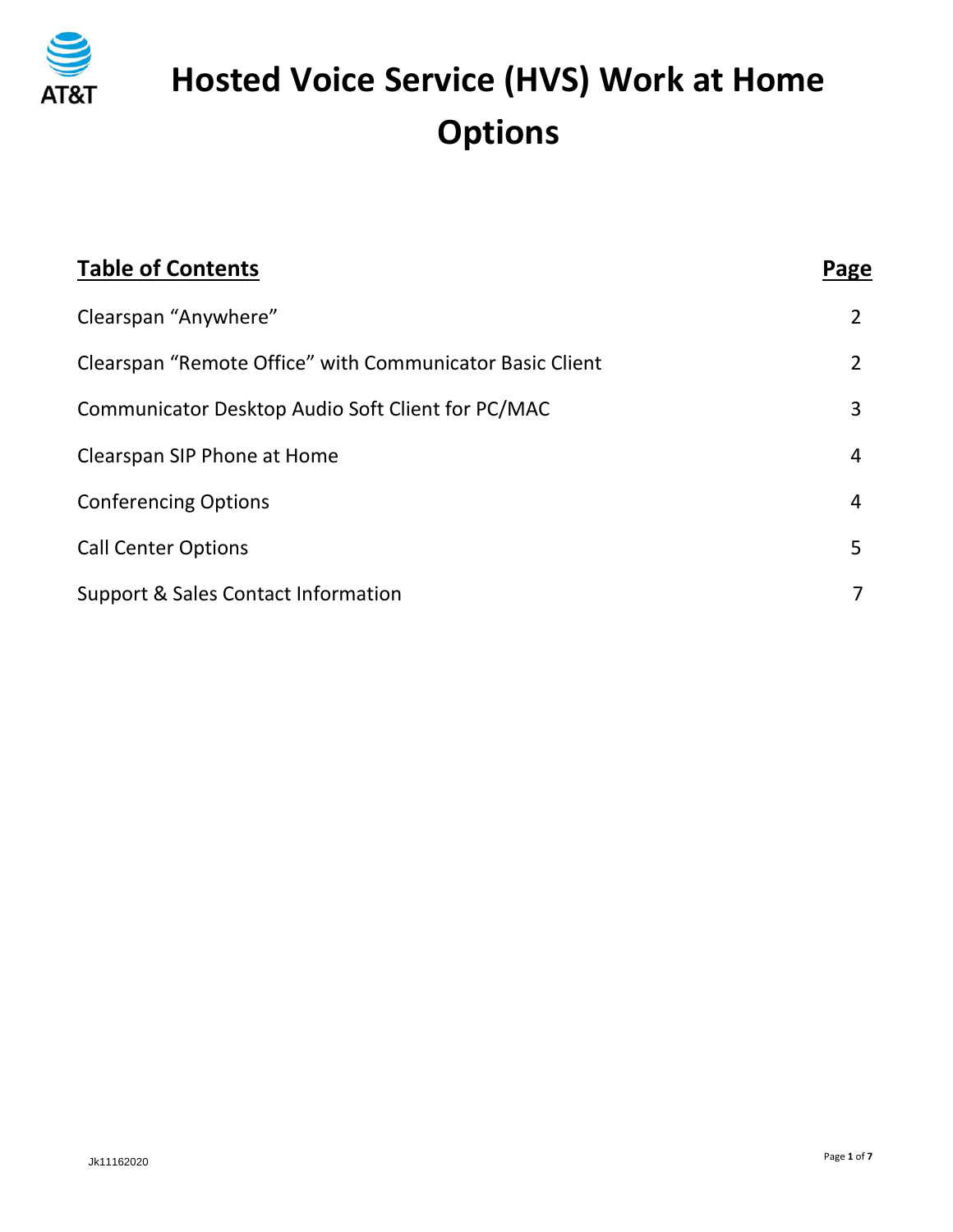

## 1. **Clearspan "ANYWHERE" Feature:**

Clearspan Anywhere allows users to make and receive calls via HVS from any location outside your main office phone. Once a user's cell or home number has been set up as an Anywhere location, it will ring simultaneous to any call to the user's HVS number. Users can call into a specified Clearspan phone number (Clearspan Anywhere Portal Number), enter their voicemail passcode, and then be provided dial tone to place calls [Note: The portal number and password can be set up as a speed dial contact.]. The outbound Caller ID (CID) from this call will be their office extension. If this feature is not already configured for the user, it will need to be added and activated in OpEasy.

### *Download the [CLEARSPAN ANYWHERE QUICK REFERENCE GUIDE](https://www.mitel.com/en-gb/document-center/business-phone-systems/clearspan/clearspan-guides/21/en/clearspan-anywhere-quick-reference-guide)*

*[https://www.mitel.com/en-gb/document-center/business-phone-systems/clearspan/clearspan](https://www.mitel.com/en-gb/document-center/business-phone-systems/clearspan/clearspan-guides/21/en/clearspan-anywhere-quick-reference-guide)[guides/21/en/clearspan-anywhere-quick-reference-guide](https://www.mitel.com/en-gb/document-center/business-phone-systems/clearspan/clearspan-guides/21/en/clearspan-anywhere-quick-reference-guide)*

## 2. **Clearspan Communicator Basic Client & Remote Office Feature:**

Clearspan Communicator Desktop Basic for PC and MAC offers a convenient, intuitive client interface for multimedia services. You can place and receive phone calls from your desk phone using the client application locally or remotely using any phone (Cell Phone or home land-line).

Notes for this option:

- If this feature is not already configured for the user, they will need to have "Communicator Basic" added via OpEasy.
- User must download the Communicator application to their PC/MAC.
- User logs into the client on PC / MAC.
- Configure the "Remote Office" feature with the remote phone number the user will be using (cell / land-line number).
- The user will receive inbound calls to the number input in the Remote Office configuration. Note: When enabled, Remote Office overrides Anywhere settings.
- The user may make outbound calls using the client on their PC / MAC. The user's cell or land-line phone will ring. Once answered, the system will call the destination number. The CID number from this call will be their office extension.

*Download the [CLEARSPAN COMMUNICATOR DESKTOP BASIC FOR PC AND MAC QUICK REFERENCE GUIDE](https://www.mitel.com/document-center/business-phone-systems/clearspan/clearspan-communicator/21/en/clearspan-communicator-desktop-basic-for-pc-and-mac-quick-reference-guide)*

*[https://www.mitel.com/document-center/business-phone-systems/clearspan/clearspan](https://www.mitel.com/document-center/business-phone-systems/clearspan/clearspan-communicator/21/en/clearspan-communicator-desktop-basic-for-pc-and-mac-quick-reference-guide)[communicator/21/en/clearspan-communicator-desktop-basic-for-pc-and-mac-quick-reference-guide](https://www.mitel.com/document-center/business-phone-systems/clearspan/clearspan-communicator/21/en/clearspan-communicator-desktop-basic-for-pc-and-mac-quick-reference-guide)*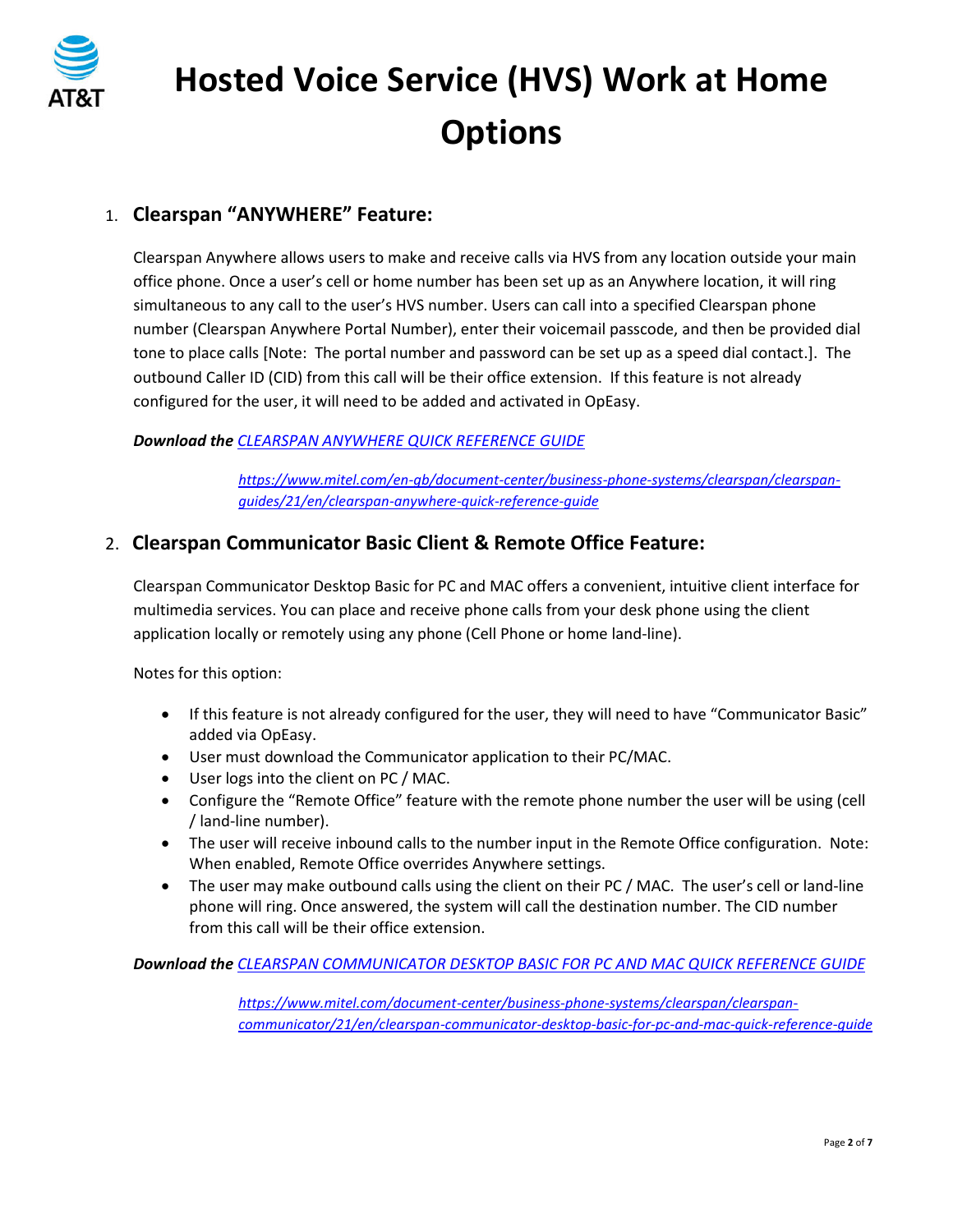

## 3. **Clearspan Communicator (Softphone) for PC, MAC, iOS, Android**

Clearspan Communicator Desktop for PC and MAC offers a convenient, intuitive client interface for voice services. You can place and receive phone calls directly from your PC or MAC. This requires a Communicator Desktop license.

Notes for this option:

- If this feature is not already configured for the user, they will need to have "Communicator Voice" added via OpEasy.
- This phone will be configured as a Shared Line Appearance (SCA) of their main phone number. This phone can be configured to register to your local Remote User Gateway (RUG) if applicable or directly to the AT&T HVS cores. When receiving a call, both phones will ring.
- User must download the Communicator application to their PC/MAC o Application Download: [www.mitel.com/att-user-training](http://www.mitel.com/att-user-training)
- User logs into the client on PC / MAC
- The user may receive inbound calls directly to their PC / MAC.
- The user may make outbound calls using the client on their PC / MAC.
- The user has the option to user the PC / MAC integrated speakers & Mic or use a USB headset. The CID number from this call will be their office extension.

This option is also available on 2 Mobile Clients on iOS or Android - Clearspan Communicator, and the newer Clearspan Mobile.

*Download the [CLEARSPAN COMMUNICATOR DESKTOP FOR PC AND MAC QUICK REFERENCE GUIDE](https://www.mitel.com/en-gb/document-center/business-phone-systems/clearspan/clearspan-communicator/21/en/clearspan-communicator-desktop-audio-and-video-for-pc-and-mac-quick-reference-guide) [https://www.mitel.com/en-gb/document-center/business-phone-systems/clearspan/clearspan](https://www.mitel.com/en-gb/document-center/business-phone-systems/clearspan/clearspan-communicator/21/en/clearspan-communicator-desktop-audio-and-video-for-pc-and-mac-quick-reference-guide)[communicator/21/en/clearspan-communicator-desktop-audio-and-video-for-pc-and-mac-quick-reference-guide](https://www.mitel.com/en-gb/document-center/business-phone-systems/clearspan/clearspan-communicator/21/en/clearspan-communicator-desktop-audio-and-video-for-pc-and-mac-quick-reference-guide)*

*Download the [CLEARSPAN COMMUNICATOR FOR IPHONE QUICK REFERENCE GUIDE, RELEASE 21.3.2](https://www.mitel.com/en-gb/document-center/business-phone-systems/clearspan/clearspan-communicator/21/en/clearspan-communicator-for-iphone-quick-reference-guide-release-2132)*

*[https://www.mitel.com/en-gb/document-center/business-phone-systems/clearspan/clearspan](https://www.mitel.com/en-gb/document-center/business-phone-systems/clearspan/clearspan-communicator/21/en/clearspan-communicator-for-iphone-quick-reference-guide-release-2132)[communicator/21/en/clearspan-communicator-for-iphone-quick-reference-guide-release-2132](https://www.mitel.com/en-gb/document-center/business-phone-systems/clearspan/clearspan-communicator/21/en/clearspan-communicator-for-iphone-quick-reference-guide-release-2132)*

*Download the [CLEARSPAN COMMUNICATOR FOR ANDROID QUICK REFERENCE GUIDE](https://www.mitel.com/en-gb/document-center/business-phone-systems/clearspan/clearspan-communicator/21/en/clearspan-communicator-for-android-quick-reference-guide) [https://www.mitel.com/en-gb/document-center/business-phone-systems/clearspan/clearspan](https://www.mitel.com/en-gb/document-center/business-phone-systems/clearspan/clearspan-communicator/21/en/clearspan-communicator-for-android-quick-reference-guide)[communicator/21/en/clearspan-communicator-for-android-quick-reference-guide](https://www.mitel.com/en-gb/document-center/business-phone-systems/clearspan/clearspan-communicator/21/en/clearspan-communicator-for-android-quick-reference-guide)*

### *Download the [CLEARSPAN MOBILE FOR ANDROID QUICK REFERENCE GUIDE](https://www.mitel.com/en-gb/document-center/business-phone-systems/clearspan/clearspan-mobile/381/en/clearspan-mobile-for-android-quick-reference-guide)*

[https://www.mitel.com/en-gb/document-center/business-phone-systems/clearspan/clearspan](https://www.mitel.com/en-gb/document-center/business-phone-systems/clearspan/clearspan-mobile/381/en/clearspan-mobile-for-android-quick-reference-guide)[mobile/381/en/clearspan-mobile-for-android-quick-reference-guide](https://www.mitel.com/en-gb/document-center/business-phone-systems/clearspan/clearspan-mobile/381/en/clearspan-mobile-for-android-quick-reference-guide)

### *Download the [CLEARSPAN MOBILE FOR IOS QUICK REFERENCE GUIDE](https://www.mitel.com/en-gb/document-center/business-phone-systems/clearspan/clearspan-mobile/387/en/clearspan-mobile-for-ios-quick-reference-guide)*

[https://www.mitel.com/en-gb/document-center/business-phone-systems/clearspan/clearspan](https://www.mitel.com/en-gb/document-center/business-phone-systems/clearspan/clearspan-mobile/387/en/clearspan-mobile-for-ios-quick-reference-guide)[mobile/387/en/clearspan-mobile-for-ios-quick-reference-guide](https://www.mitel.com/en-gb/document-center/business-phone-systems/clearspan/clearspan-mobile/387/en/clearspan-mobile-for-ios-quick-reference-guide)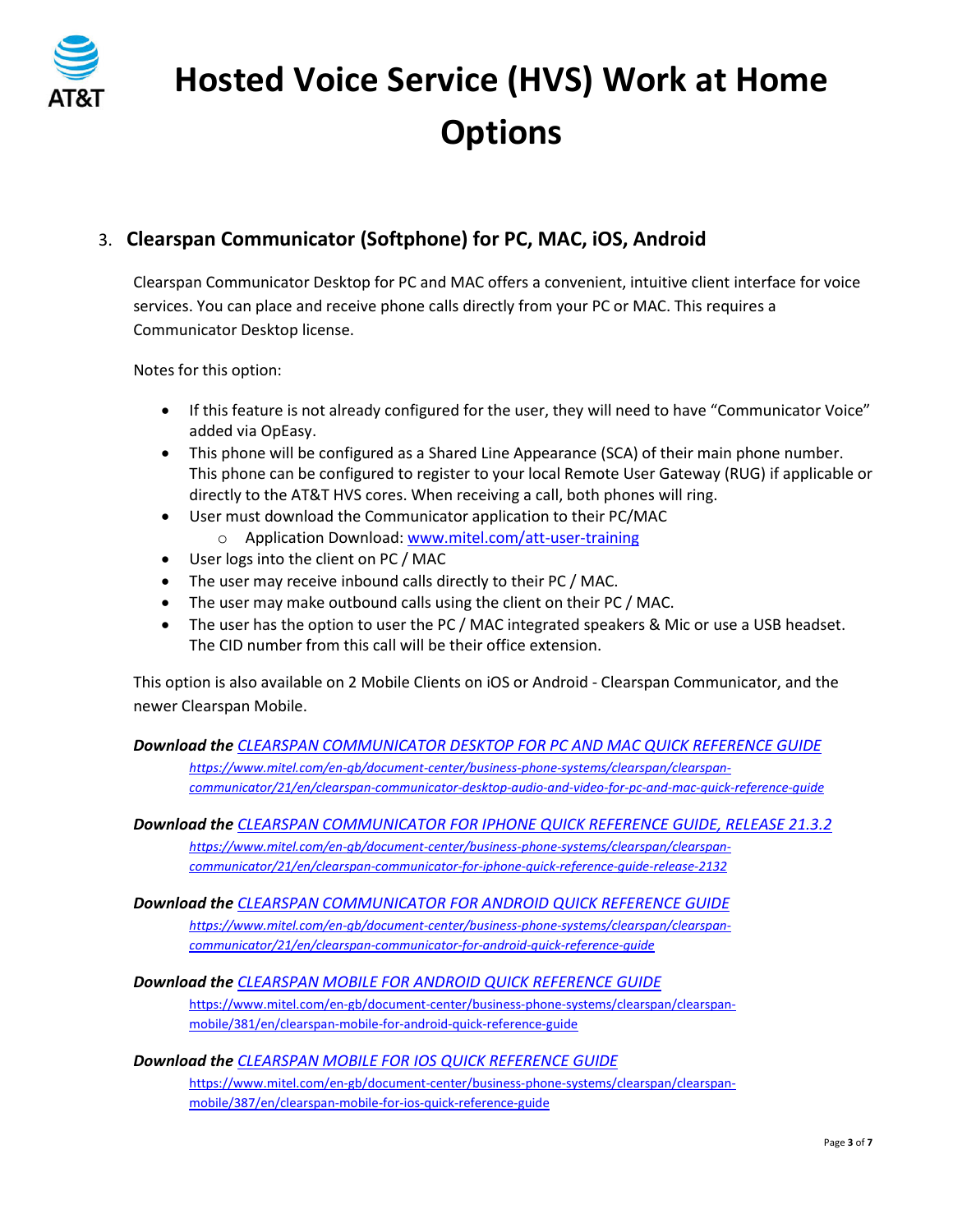

*Notes: These options require a Premium User License per user. Both require a Shared Call Appearance in the user's phone device settings.*

> *Depending on licenses, you may have to add the "Communicator – Video" service pack. This includes Voice.*

| Available Service Packs                     |  |  |
|---------------------------------------------|--|--|
| <b>Basic Analog no Call Walling</b>         |  |  |
| Business Communicator Mobile - Audio        |  |  |
| Business Communicator Mobile - Video        |  |  |
| Business Communicator PC - Audio            |  |  |
| <b>Business Communicator PC - Basic</b>     |  |  |
| <b>Business Communicator PC - Video</b>     |  |  |
| <b>Business Communicator Tablet - Audio</b> |  |  |
| Business Communicator Tablet - Video        |  |  |
| Contar Agant Client                         |  |  |
|                                             |  |  |

## 4. **Clearspan SIP phone at home:**

Customer has two options:

### **1. Purchase a new Mitel SIP phone for Home use.**

- a. This phone will be configured as a Shared Line Appearance (SCA) of their main phone number. This phone can be configured to register to your local Remote User Gateway (RUG) if applicable or directly to the HVS cores. When receiving a call, both their office and home phones will ring.
- b. User will plug the phone into their home network to register.
- c. A power supply may be required to power the phone if POE is not available at the home location.

### **2. Take your current Mitel SIP phone home to use.**

- a. This phone will have to be reconfigured to register to your local RUG if applicable or directly to the HVS cores.
- b. User will plug the phone into their home network to register.
- c. A power supply may be required to power the phone if POE is not available at the home location.

### 5. **Clearspan Conferencing Option:**

### **Meet-Me Conferencing**

While working from Home, The Clearspan Meet-Me Conferencing can be added to your service quickly if needed. Please open a MACD to enable this functionality. Additional MRC's will apply.

Clearspan Meet-Me Conferencing provides superior functionality. In addition to the many features listed below provided by Clearspan Meet-Me Conferencing, it also offers high definition (HD) audio.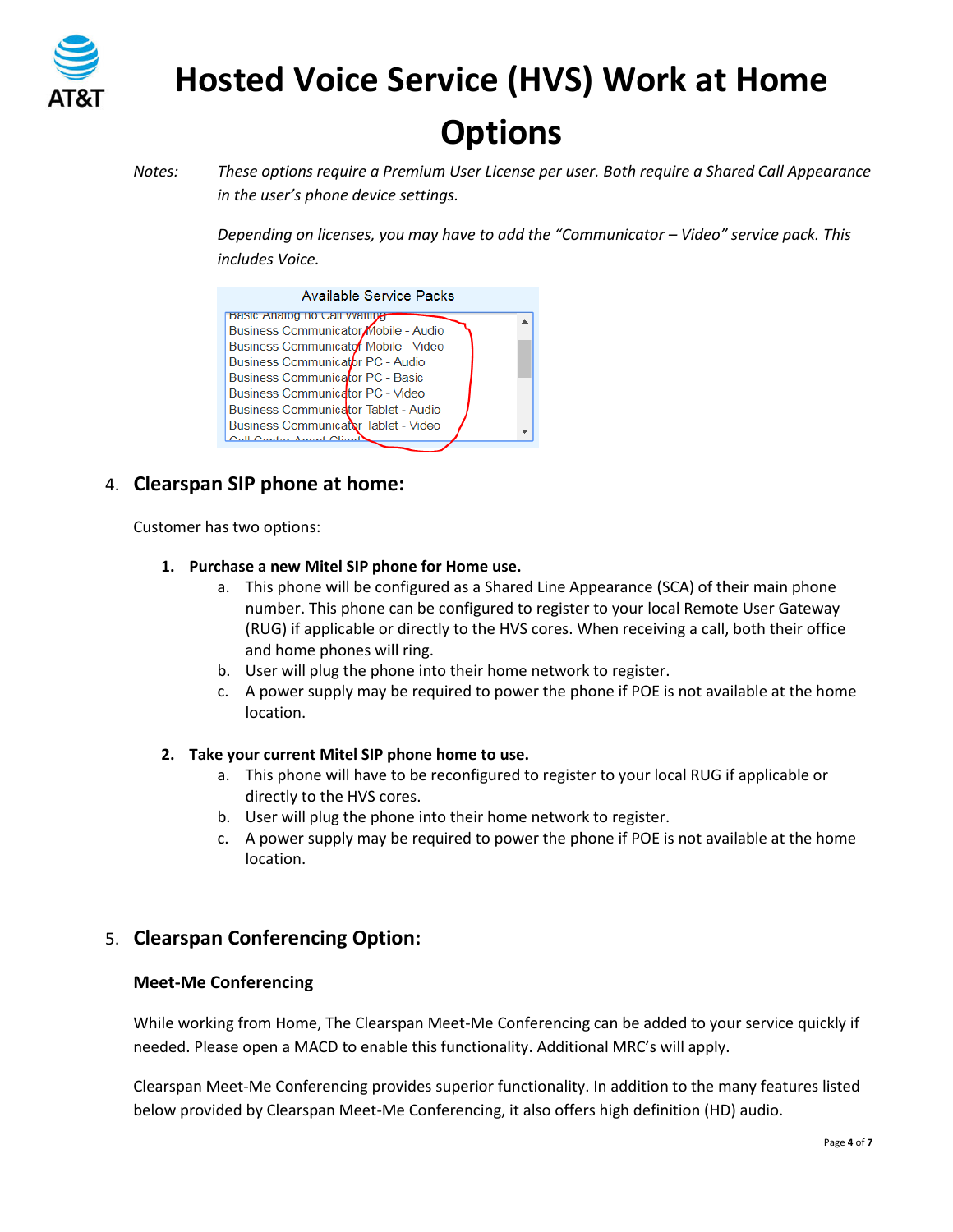

The Meet-Me Conferencing service provides the following capabilities:

- Up to 150-way audio conferencing
- Scheduled and reservationless conferences
- Custom greeting
- Recording of conferences
- Muting participants and inviting new participants (by moderator)
- Automatic Lecture Mode
- Web interface to moderate the conference
- Outlook add-in to create conferences from Outlook and including details in meeting invitations
- High definition (HD) audio
- Enhanced security

### 6. **Call Center Remote Agents:**

The Work at Home options described in this document also apply for Call Center Agents and Supervisors. Agents can answer calls via

- Personal Cell or Landline using Anywhere
- Personal Cell or Landline using Remote Office
- SIP Phone configured for Remote registration
- Communicator Desktop Soft Client
- Communicator Mobile

### **ACD Status & Availability**

The Call Center Agent and Supervisor clients are browser based, and accessible anywhere internet access is available.

### <https://xxxxxx.xxxxx/callcenter>

See your System Administrator for URL

Remote Access SIP phones can provide a multi-function ACD Key for availability management.

For agents who do not use the Agent Client, the Communicator Desktop and Clearspan Mobile applications offer ACD login functionality, under the Options Menu/Services, or Call Settings/Call Control.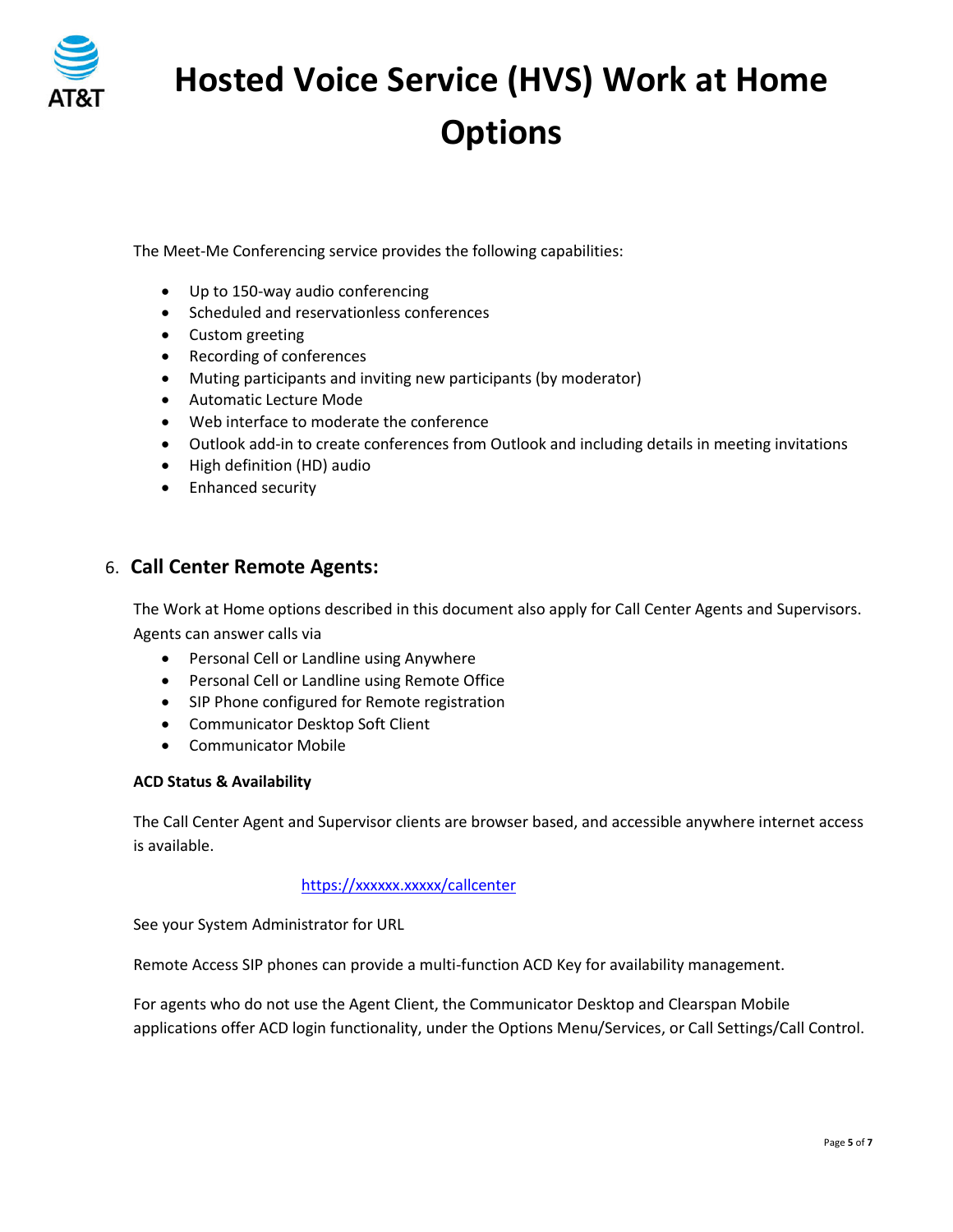



### **Presenting your Office Number for Outbound Calls**

Keep your Caller ID associated with your work number by using these methods

- Call from a Remote Access configured SIP Phone
- Call from Communicator Desktop or Communicator Mobile Soft Client
- Use the Anywhere Feature
	- o Call the Anywhere Portal Number
	- $\circ$  If your Anywhere Device is recognized, you will be asked to enter your Voicemail Password
	- o You may be asked to enter your Anywhere Device phone number
	- $\circ$  You will be prompted for the digits to dial
- Use the Remote Office Feature with Communicator Basic
	- o Initiate a Call from Communicator Basic
	- o The system will call your Remote Office device and dial the target number.